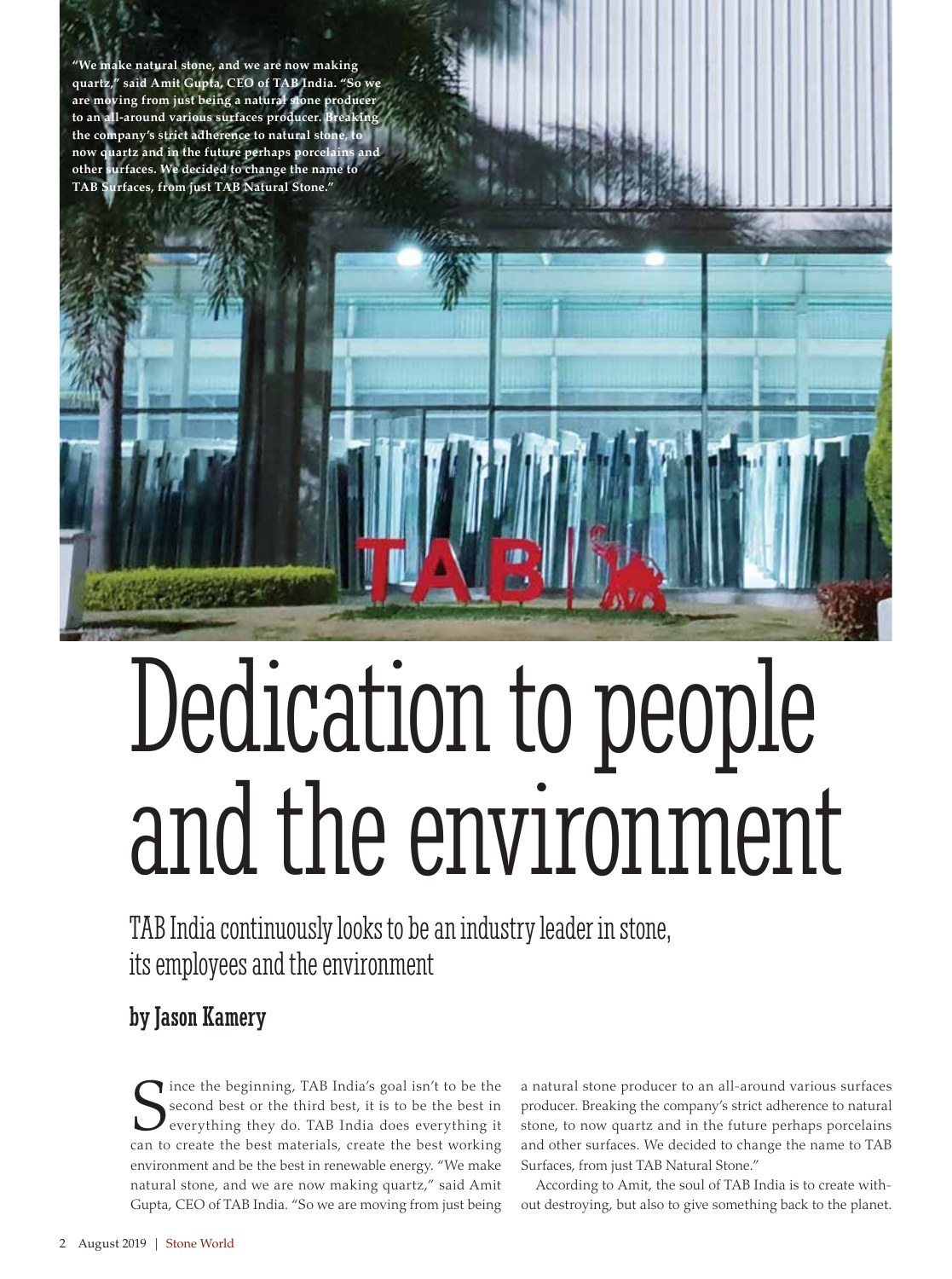

**"One campus means consolidation, controlled overheads and head count, same systems, general ease of not having to run from campus to campus to run companies," said Amit. "We now are in 35 acres of area. It's a one-stop shop for clients who visit. They can get everything done in one visit — from natural stone to quartz. Shared staff helps in keeping costs under control. One campus means better access to everything instantly."**



**"We recently imported a new cut-to-size plant from CMS Brembana that will increase our capacity and abilities to cut-to-size drastically," said Sumit. "We are working on a marble protective surface for our marbles. We are seeing increased sales in our cobbles and recycled granite pavers."**

With this in mind, TAB India has consolidated its two campuses into one. "One campus means consolidation, controlled overheads and head count, same systems, general ease of not having to run from campus to campus to run companies," said Amit. "We now are in 35 acres of area. It's a one-stop shop for clients who visit. They can get everything done in one visit — from natural stone to quartz. Shared staff helps

in keeping costs under control. One campus means better access to everything instantly. We have developed a campus full of trees, lush greenery, water harvesting, rainwater harvesting and storage, solar to come soon and other ideas we feel passionate about. It's almost a self-sustained city on its own. We have gangsaws and polishing lines and quartz plants, gantries, bicycles to move around, kitchen gardens, mango and papaya

trees and so on." In addition, the new single campus has more space for growth in the future. Each plant is a five-minute bike ride away. It makes it very easy and convenient for a customer to visit and tour the facility and make all their business decisions.

## HELPING THE ENVIRONMENT

Roughly 80% of the energy that TAB India uses is fully renewable energy and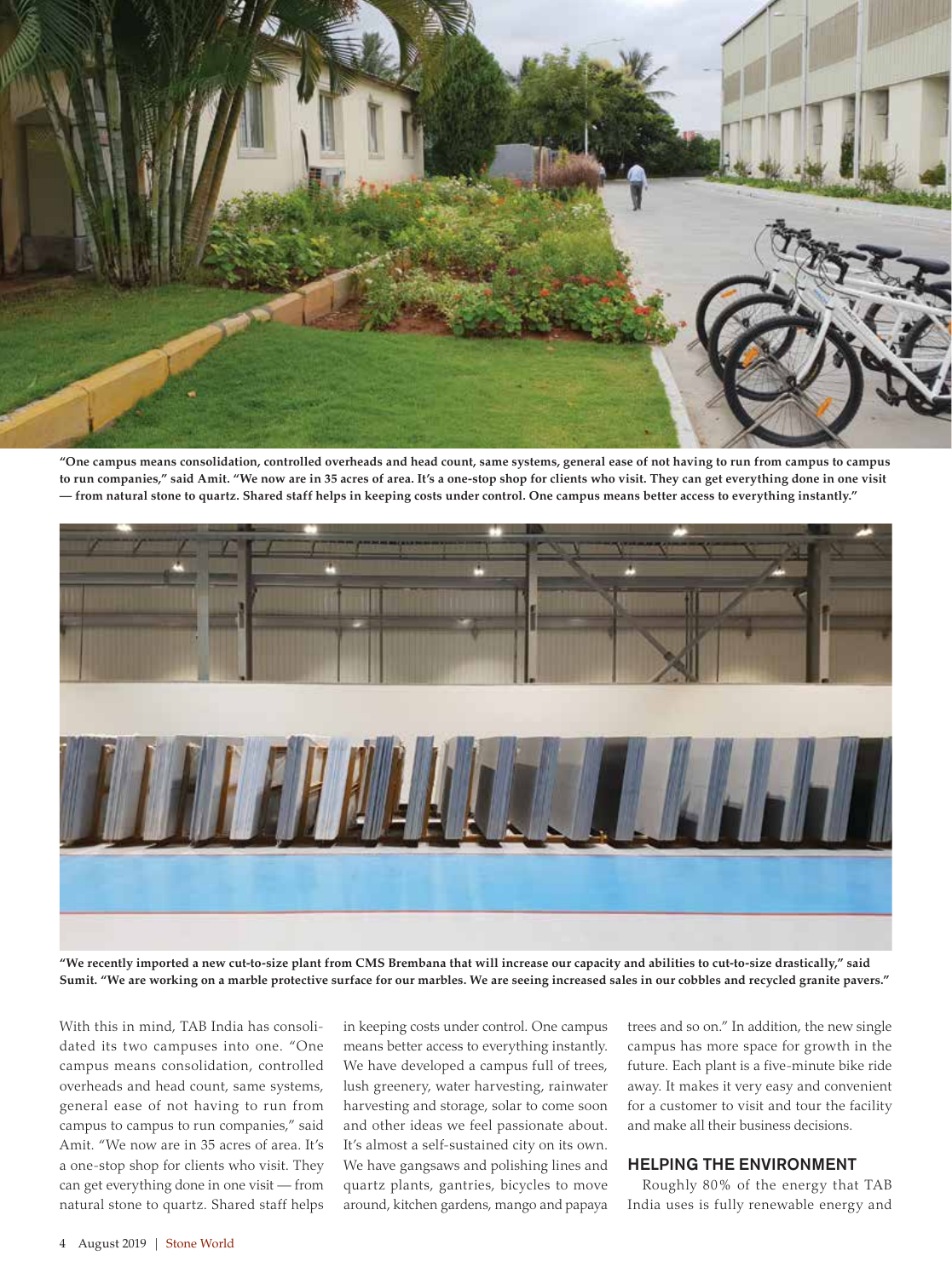

**Roughly 80% of the energy that TAB India uses is fully renewable energy and the company is making strides to 100% renewable energy.**

the company is making strides to 100% renewable energy. "We started with investments in wind power, but we are evaluating solar power now which has a renewed push now in India with renewed technologies," explained Sumit Gupta, managing director at TAB. "We understand what is happening to the world today with rising global temperatures, unprecedented melting in the artic and melting glaciers, water shortages and an unsustainable global population. We strongly believe that our way of life is no longer sustainable and planet earth is in danger. We have every intention to do everything in our power to reduce the carbon footprint of our activities. This is a discussion in TAB daily. It's a concern. We are trying to come up with better and better methods to be a company that eventually becomes carbon neutral, as well as a company that is very conscious of its activity.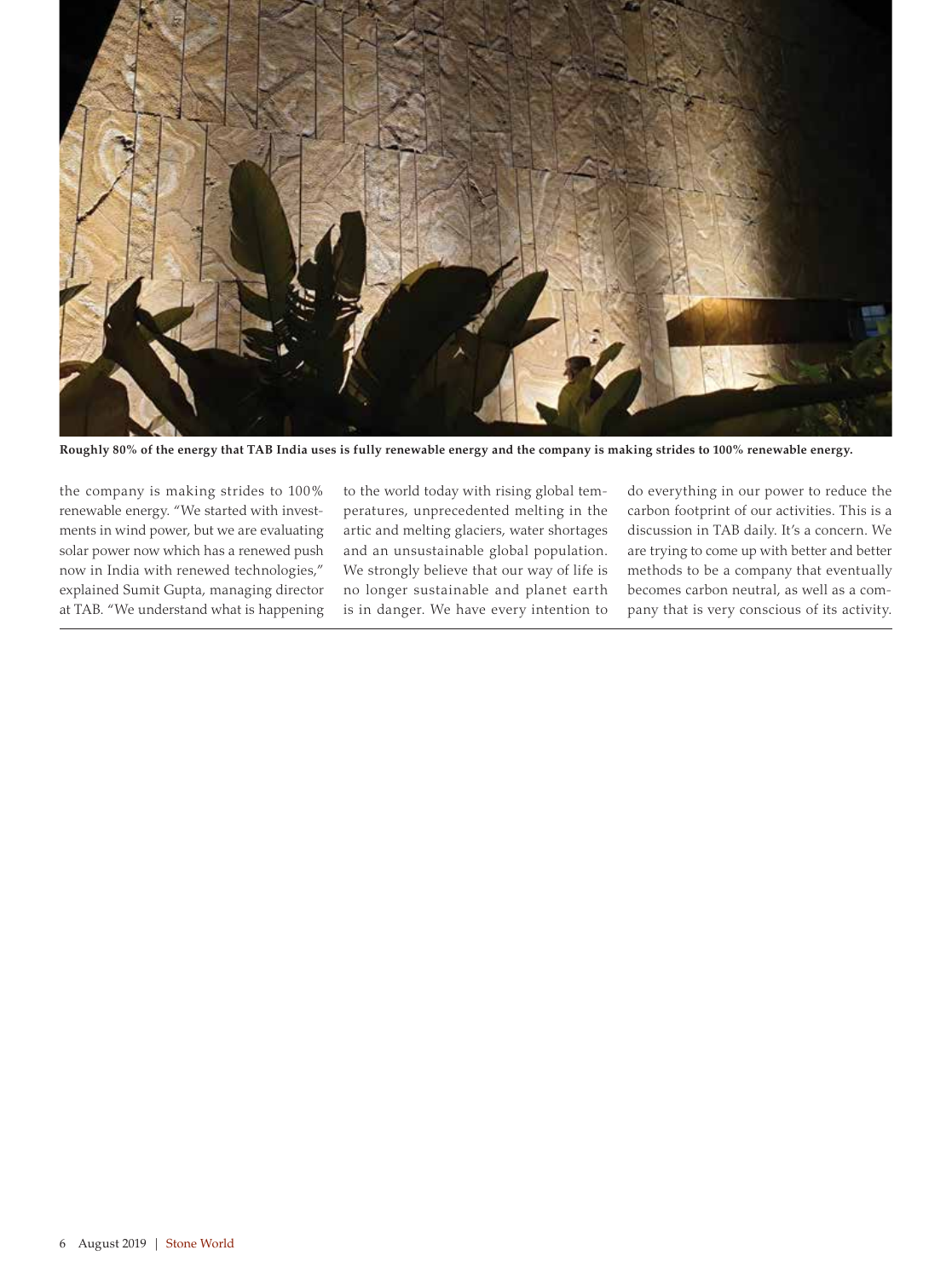

**"Our marble colors, our new lines and look and colors are new," said Amit. "The accolades and appreciation we are receiving for the high density of our quartz, heavier and more robust slabs. The ease with which it cuts on saws for fabricators. The low VOCs that you experience in our plant and during the cutting of our quartz slabs. The unprecedented gloss our slabs are achieving. We are well known for our polish and it seems that we have replicated the same in quartz."** 

**They don't hand out plastic bottles of water. They hand out glass bottles of water that they take back and reuse. "We are very aware that we are taking a lot from Earth," said Amit. "We want to make sure that when we leave, that we give back more than we have taken and leave more than when we started."** 

For us, it's no longer an issue of revenues and profits, it's more about ensuring we reduce our contribution drastically toward global warming."

For any leftover pieces of stone that is produced, TAB India will make bricks out of them or recycle them responsibly. The slurry that TAB India expends is used to make slurry and cement building bricks. They have a separate plant to make them so that the slurry isn't wasted. The bricks are sold at the local market. The company also has multiple filtration plants where they reuse all of the water that is used on their saws. They don't hand out plastic bottles of water. They hand out glass bottles of water that they take back and reuse. "We are very aware that we are taking a lot from Earth," said Amit. "We want to make sure that when we leave, that we give back more than we have taken and leave more than when we started."

### TAKING CARE OF THEIR EMPLOYEES

A lot of the people hired at TAB India started their career with the company at a young age. "They saw growth, opportunities, an equal workplace, less emphasis on hierarchies and more on value of everyone's contribution is important and must be heard," said Sumit. "Our employees have a voice. They are part of our process. They are encouraged to improve their processes and their voices are heard. They have been empowered to make decisions for their departments in the company. They are equal participants. There are no

HELP US BE GREET

**NATUR** 

<sup>0</sup>TAB be green by returning t bottles to one of our employ and of your visit so it can be reli

FIED<sup>.</sup>